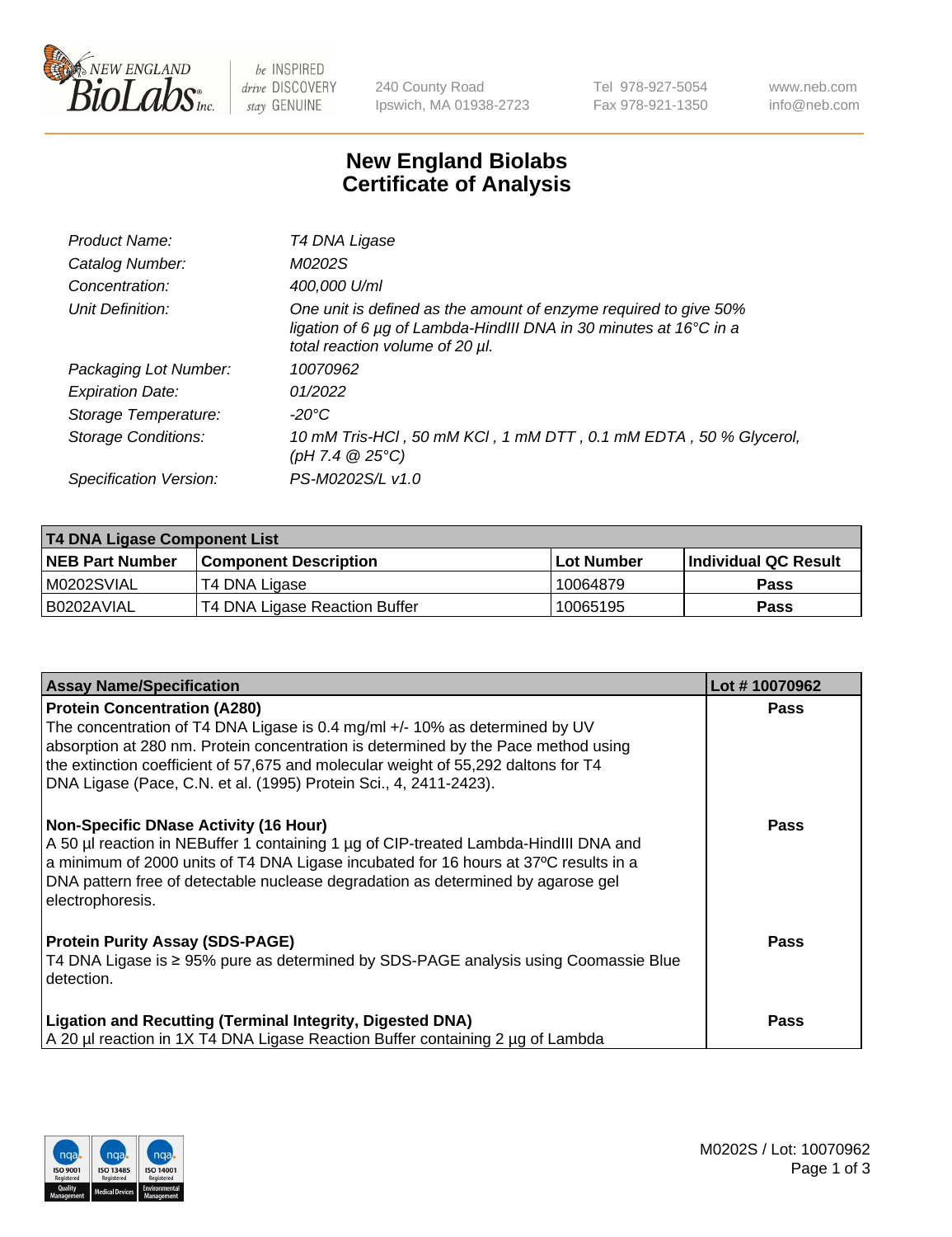

be INSPIRED drive DISCOVERY stay GENUINE

240 County Road Ipswich, MA 01938-2723 Tel 978-927-5054 Fax 978-921-1350 www.neb.com info@neb.com

| <b>Assay Name/Specification</b>                                                                                                                                                                                                                                                                                                                                                                             | Lot #10070962 |
|-------------------------------------------------------------------------------------------------------------------------------------------------------------------------------------------------------------------------------------------------------------------------------------------------------------------------------------------------------------------------------------------------------------|---------------|
| DNA-HindIII Digest and a minimum of 4000 units of T4 DNA Ligase incubated for 16<br>hours at 37°C results in >95% ligation of the DNA fragments as determined by agarose<br>gel electrophoresis. Of these ligated fragments, >95% can be recut with HindIII.                                                                                                                                                |               |
| <b>Exonuclease Activity (Radioactivity Release)</b><br>A 50 µl reaction in NEBuffer 1 containing 1 µg of a mixture of single and<br>double-stranded [3H] E. coli DNA and a minimum of 2000 units of T4 DNA Ligase<br>incubated for 4 hours at 37°C releases <0.1% of the total radioactivity.                                                                                                               | Pass          |
| qPCR DNA Contamination (E. coli Genomic)<br>A minimum of 2000 units of T4 DNA Ligase is screened for the presence of E. coli<br>genomic DNA using SYBR® Green qPCR with primers specific for the E. coli 16S rRNA<br>locus. Results are quantified using a standard curve generated from purified E. coli<br>genomic DNA. The measured level of E. coli genomic DNA contamination is ≤ 1 E. coli<br>genome. | Pass          |
| <b>RNase Activity (Extended Digestion)</b><br>A 10 µl reaction in NEBuffer 4 containing 40 ng of a 300 base single-stranded RNA<br>and a minimum of 1 µl of T4 DNA Ligase is incubated at 37°C. After incubation for 16<br>hours, >90% of the substrate RNA remains intact as determined by gel electrophoresis<br>using fluorescent detection.                                                             | Pass          |
| <b>DNase Activity (Labeled Oligo, 3' extension)</b><br>A 50 µl reaction in CutSmart® Buffer containing a 20 nM solution of a fluorescent<br>labeled double-stranded oligonucleotide containing a 3' extension and a minimum of<br>10,000 units of T4 DNA Ligase incubated for 16 hours at 37°C yields <5% degradation<br>as determined by capillary electrophoresis.                                        | <b>Pass</b>   |
| <b>DNase Activity (Labeled Oligo, 5' extension)</b><br>A 50 µl reaction in CutSmart® Buffer containing a 20 nM solution of a fluorescent<br>labeled double-stranded oligonucleotide containing a 5' extension and a minimum of<br>10,000 units of T4 DNA Ligase incubated for 16 hours at 37°C yields <5% degradation<br>as determined by capillary electrophoresis.                                        | Pass          |
| <b>Double Stranded DNase Activity (Labeled Oligo)</b><br>A 50 µl reaction in CutSmart® Buffer containing a 20 nM solution of a fluorescent<br>labeled double-stranded oligonucleotide containing a blunt end and a minimum of<br>10,000 units of T4 DNA Ligase incubated for 16 hours at 37°C yields <5% degradation<br>as determined by capillary electrophoresis.                                         | Pass          |
| <b>Endonuclease Activity (Nicking)</b><br>A 50 µl reaction in NEBuffer 1 containing 1 µg of supercoiled PhiX174 DNA and a<br>minimum of 2000 units of T4 DNA Ligase incubated for 4 hours at 37°C results in <10%                                                                                                                                                                                           | Pass          |